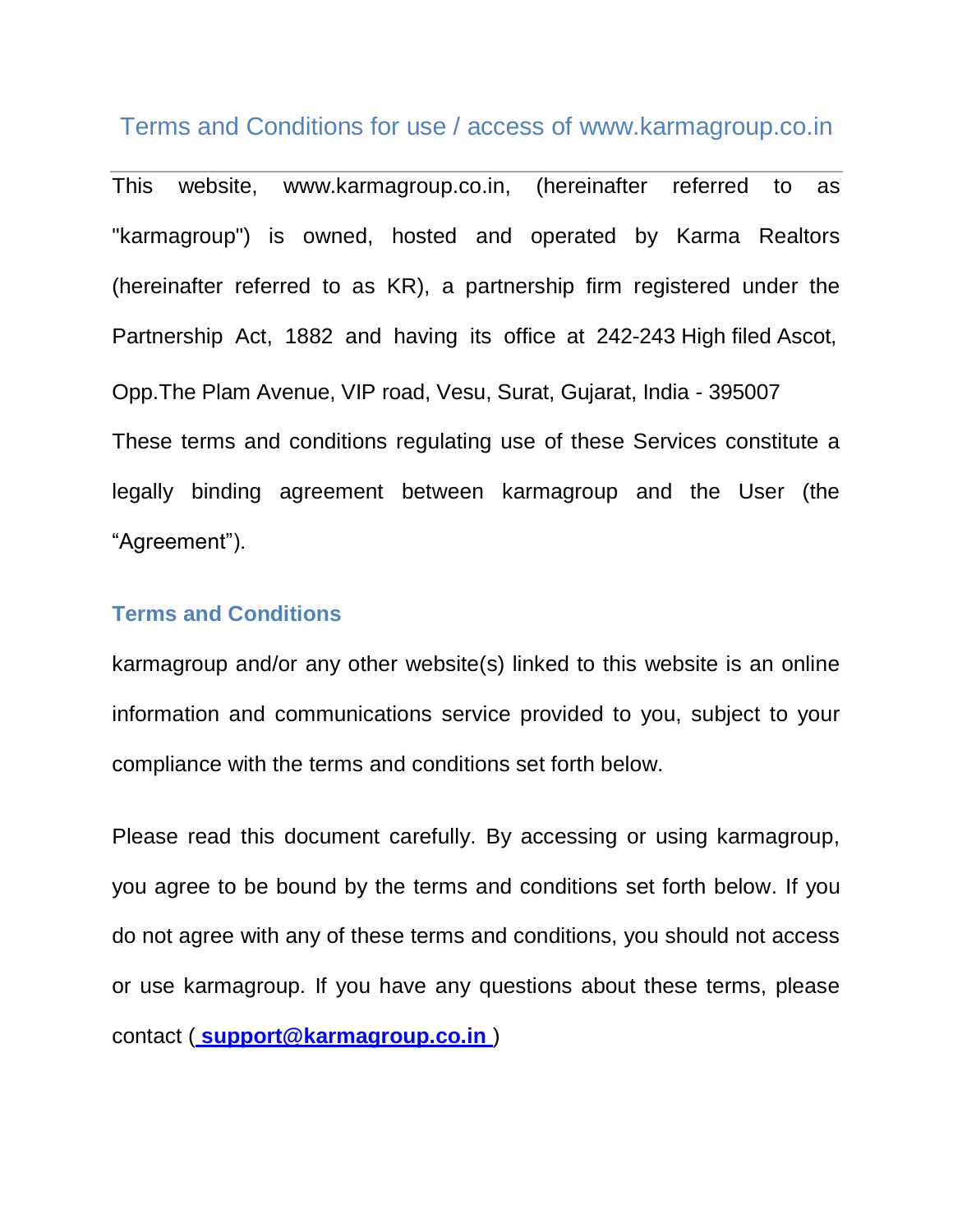KR may amend/modify these terms and conditions at any time, and such modifications shall be effective immediately upon posting of the modified terms and conditions on karmagroup. You may review the modified terms and conditions periodically to be aware of such modifications and your continued access or use of karmagroup, shall be deemed conclusive proof of your acceptance of these terms and conditions, as amended/modified from time to time. KR may also suspend the operation of karmagroup for support or technical upgradation, maintenance work, in order to update the content or for any other reason.

If you utilize karmagroup in a manner inconsistent with these terms and conditions, KR may terminate your access, block your future access and/or seek such additional relief as the circumstances of your misuse may be deemed to be fit and proper.

#### **Definitions**

The term Subscriber would include any person, whether an individual or a legal entity who has subscribed to the Services of karmagroup (whether on a paid or free basis), and to whom the access to karmagroup is restricted by the use of a sign in user name and a password. The user name and password are either allotted by karmagroup or chosen by the Subscriber or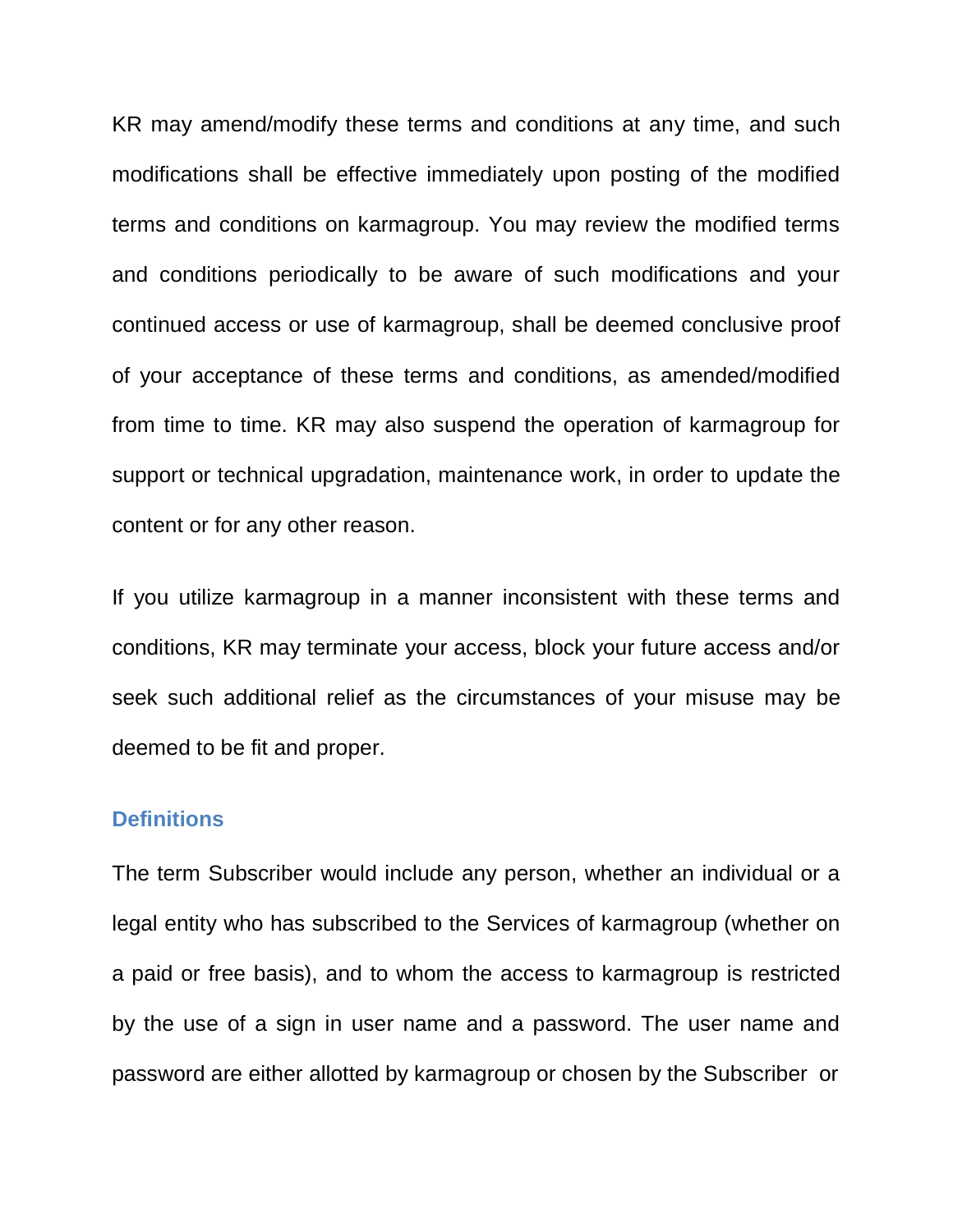agreed upon by karmagroup. It is made abundantly clear that only the authorised User has the right to access the Services so offered by karmagroup.

The term Browser/Visitor will mean and include a person who utilizes any of the Services offered by karmagroup, without the need or a requirement to create an account i.e. visits non-restricted portions of karmagroup.

The use and access to karmagroup shall be subject to these terms and conditions. For the purposes of this Agreement, any person who does not have a legal or a contractual right to access the Services, but does so, will fall within the definition of an 'unauthorised user' and will nevertheless be subject to the terms and conditions regulating the usage of karmagroup, and expressly so with respect to respecting the intellectual property rights of the KR, and abiding by terms and conditions below mentioned.

The terms 'User' and 'Customer' would include both the Subscriber/ Advertiser(s) and Browser/Visitor(s)

The terms 'Service' or 'Services' would mean to include the interactive online information service offered by karmagroup on the internet through which the user may access information carried by karmagroup in the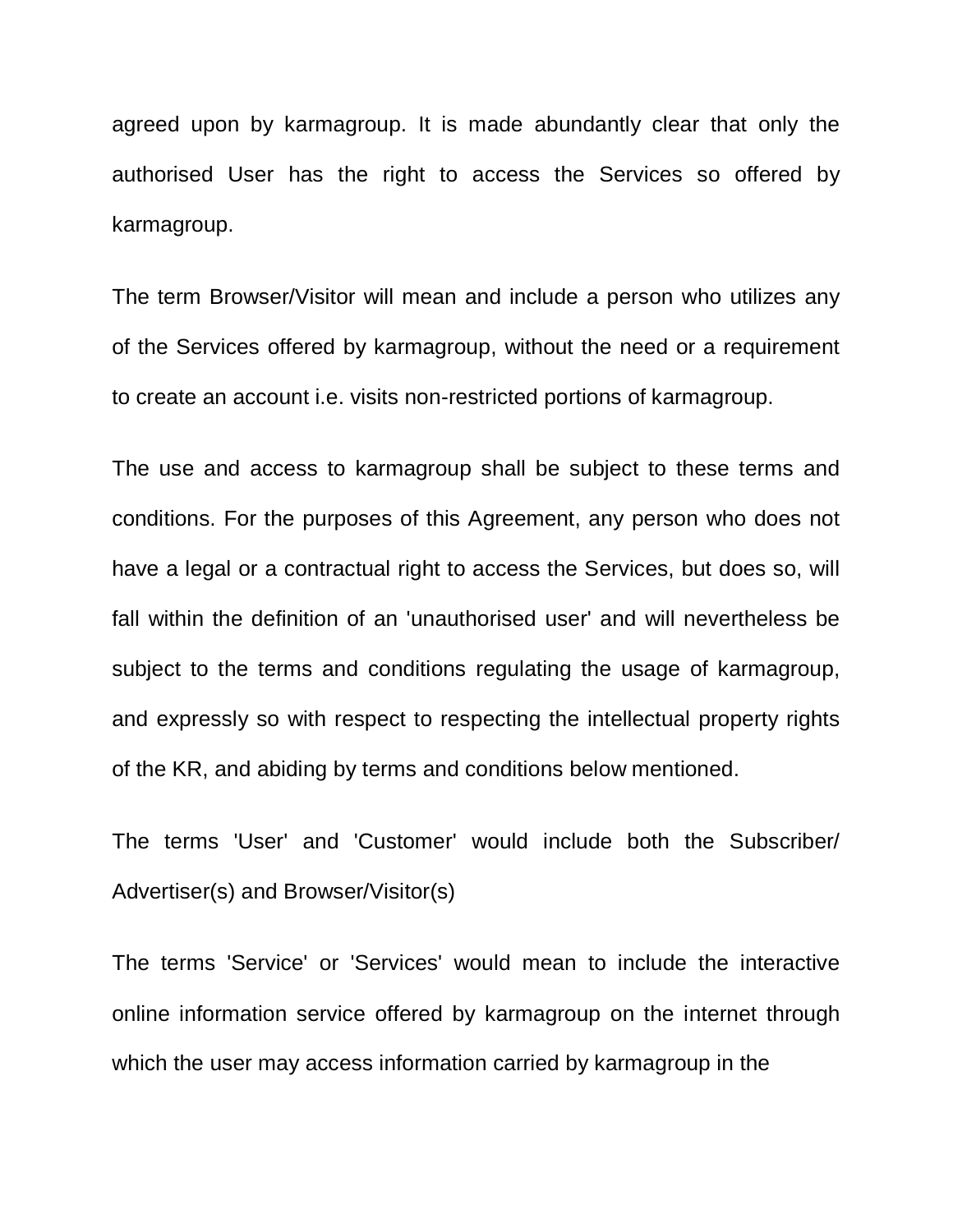database maintained by it. The terms would also include to mean the search tools through which the User can search through the hosted databases and information using a number of search tools that are present with a selection matching their search criteria. The term would also include services by way of space used by customers for advertisements such as listings and banners. Users then select one or more of the items presented to view the full document/ record. The term Service does not extend to karmagroup acting as an agent either express or implied on behalf of any User/Customer and is merely acting as a medium of information exchange.

The term RERA shall mean and include the Real Estate (Regulation and Development) Act, 2016 as amended read with any rules or regulations that might be framed thereunder.

The term LMA shall mean and include the Legal Metrology Act, 2009 as amended read with any rules or regulations that might be framed thereunder.

# **SUBMISSION AND ADMINISTRATION OF LISTINGS/ ADVERTISEMENTS**

Any User agrees not to submit any property descriptions, photographs, financial, contact or other information contained in each property's data to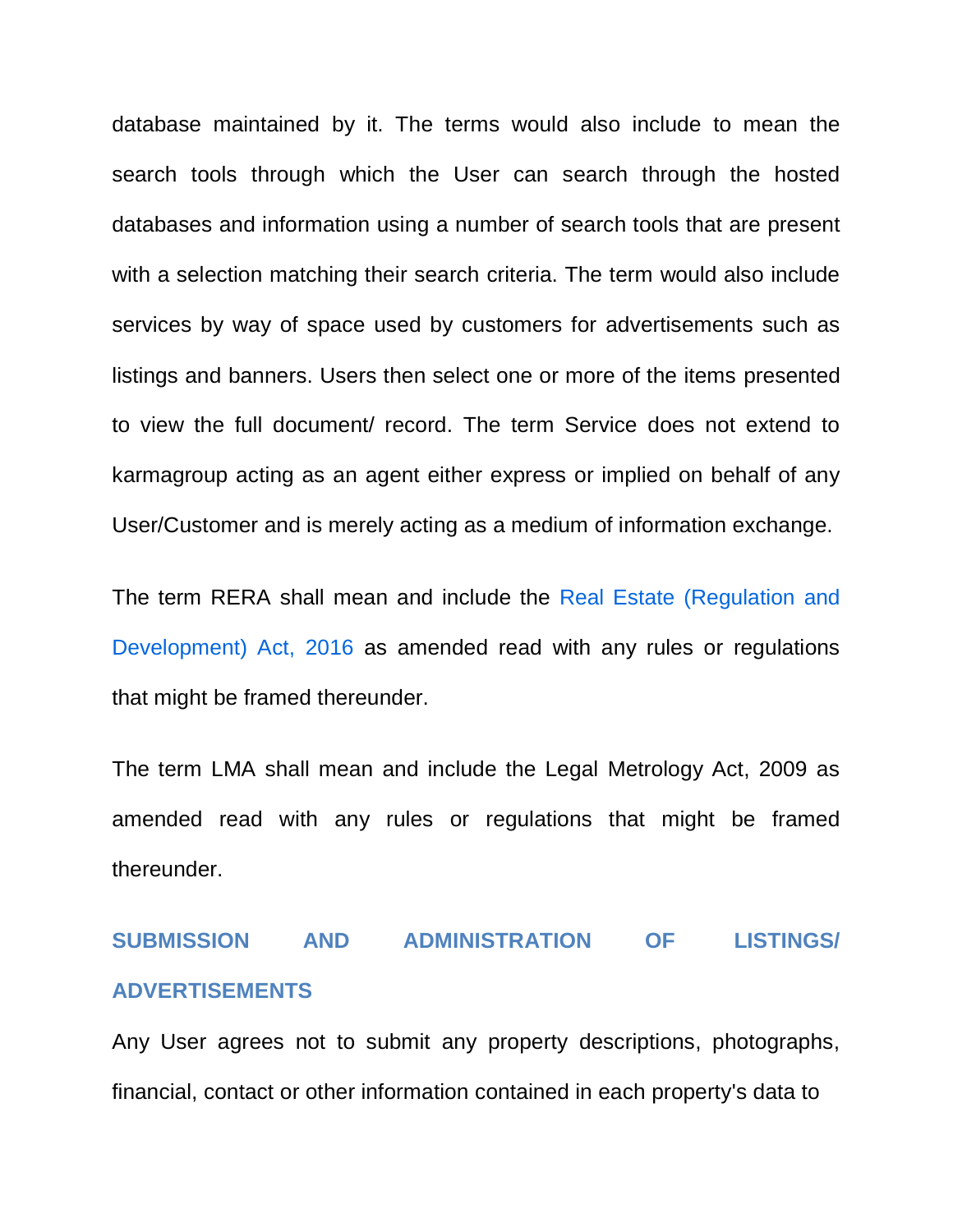karmagroup unless the User submitting such a Listing/Advertisement has acquired received all necessary rights and authorizations from the owner of such property or the power-of-attorney holder, including from the photographer and/or copyright owner of any photographs, to publish and advertise the said Property(s) on the User's website or on karmagroup. Similarly, karmagroup doesn't take any ownership, directly or indirectly towards any person whatsoever, with respect to banners hosted on its website by its customers, which are strictly in the nature of sale of space by Karmagroup & it has not carried out any independent verification on the authenticity or compliance requirements, as may have been required under any law for the time being in force, of such images/ banners/ listings. In case a User is covered under the RERA, it shall have to ensure adherence of all compliance necessary, including but not limited to obtaining the necessary registrations etc. The User shall disclose all material information as required by LMA and in respect of their registrations under RERA and all such property(s) submitted including the present status and nature of such property and shall also disclose whether the property is free from all encumbrances or not. The User in addition shall furnish a brief background of such property in respect of title, ownership and possession, KR may also require the User to support his/her claims with respect to the status of the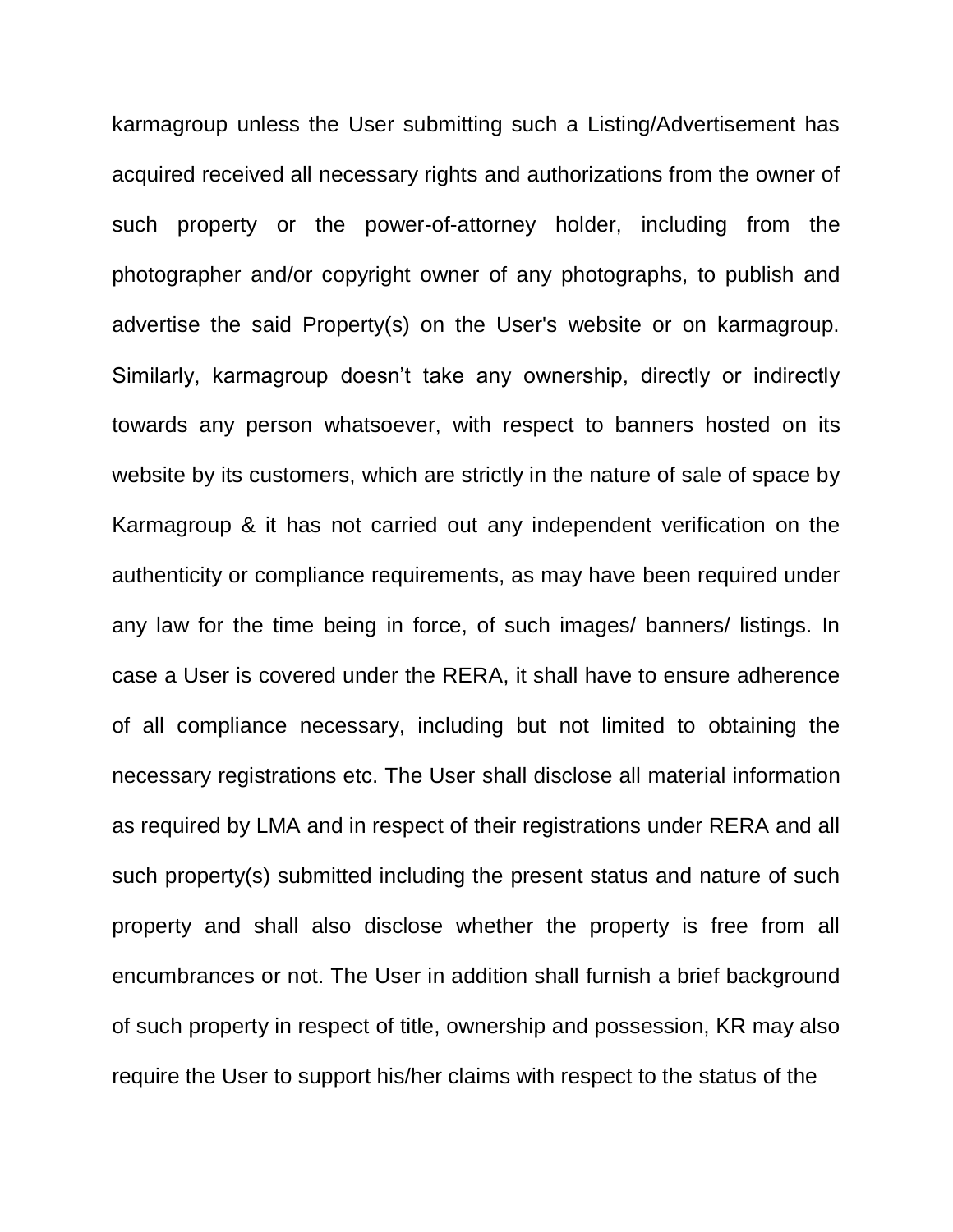property with such documents as may be specified by it from time to time. The User may further be required to substantiate his claims as to the nature and status of the property by swearing an affidavit stating the authenticity of the information/data so provided/displayed. KR may, at its sole discretion but without any obligation to, search for such and remove properties that are alleged to have been submitted in violation of this provision. In addition, KR may require additional evidence of compliance with this provision from Users who are alleged to have submitted properties or other information/data in violation of these terms and conditions. KR will, in its sole discretion, terminate the accounts of, and refuse Service to, any User who repeatedly or intentionally violates these terms and conditions. Additionally, the User agrees to allow the Property listing, or any part of it, to be searched, displayed, accessed, downloaded, copied, and otherwise referred to by users of the User's website or the karmagroup website. KR shall have the sole authority to choose the manner in which any Property will be searched, displayed, accessed, downloaded, copied, and otherwise used on karmagroup and KR shall have the right to modify the property listing in the exercise of its rights under these terms and conditions. In addition to the terms aforementioned the User agrees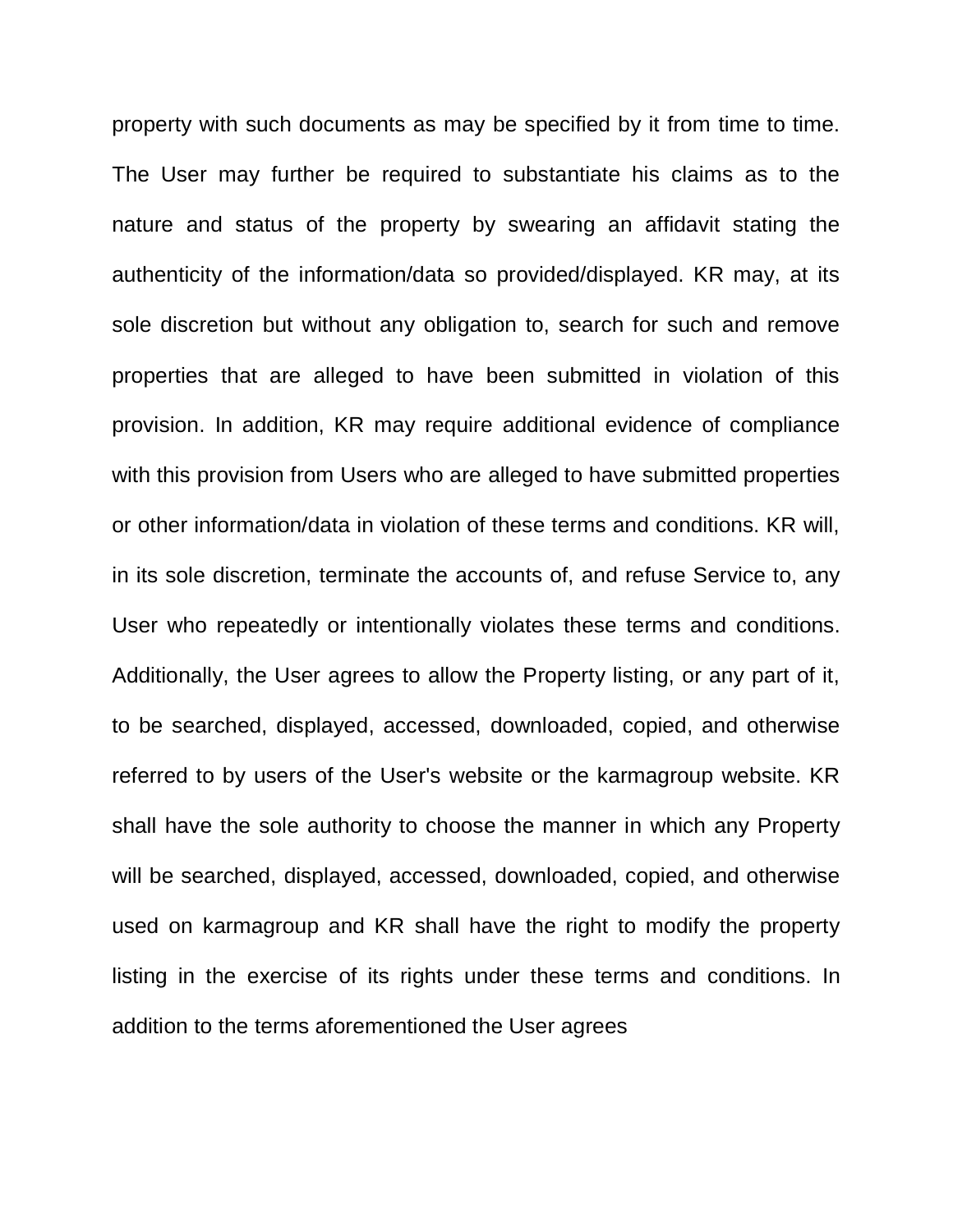- (a) to represent and warrant that all Properties and associated information provided by the User will be accurate;
- (b) that the User will not permit the posting of a property on karmagroup under a name other than the name of a real estate agent who has been duly authorized and engaged by the owner of the property in this regard;

KR shall place the information relating to properties at defined sections of karmagroup or such other mirror or parallel site(s). KR reserves, in a manner consistent with reasonable commercial business practices, the right to remove all or any part of the Properties posted on the User's website or on karmagroup without notice. KR accepts no responsibility for checking/verifying the accuracy of reports or data files submitted by the User. While KR shall take all reasonable efforts for data backup and business resumption, the User will be solely responsible for retaining backup copies of all information, photographs and other materials furnished/submitted to karmagroup.

Users, who are buying/renting property/properties through karmagroup, must verify details the property/properties as well as its right, title, ownership, lien etc. on their own.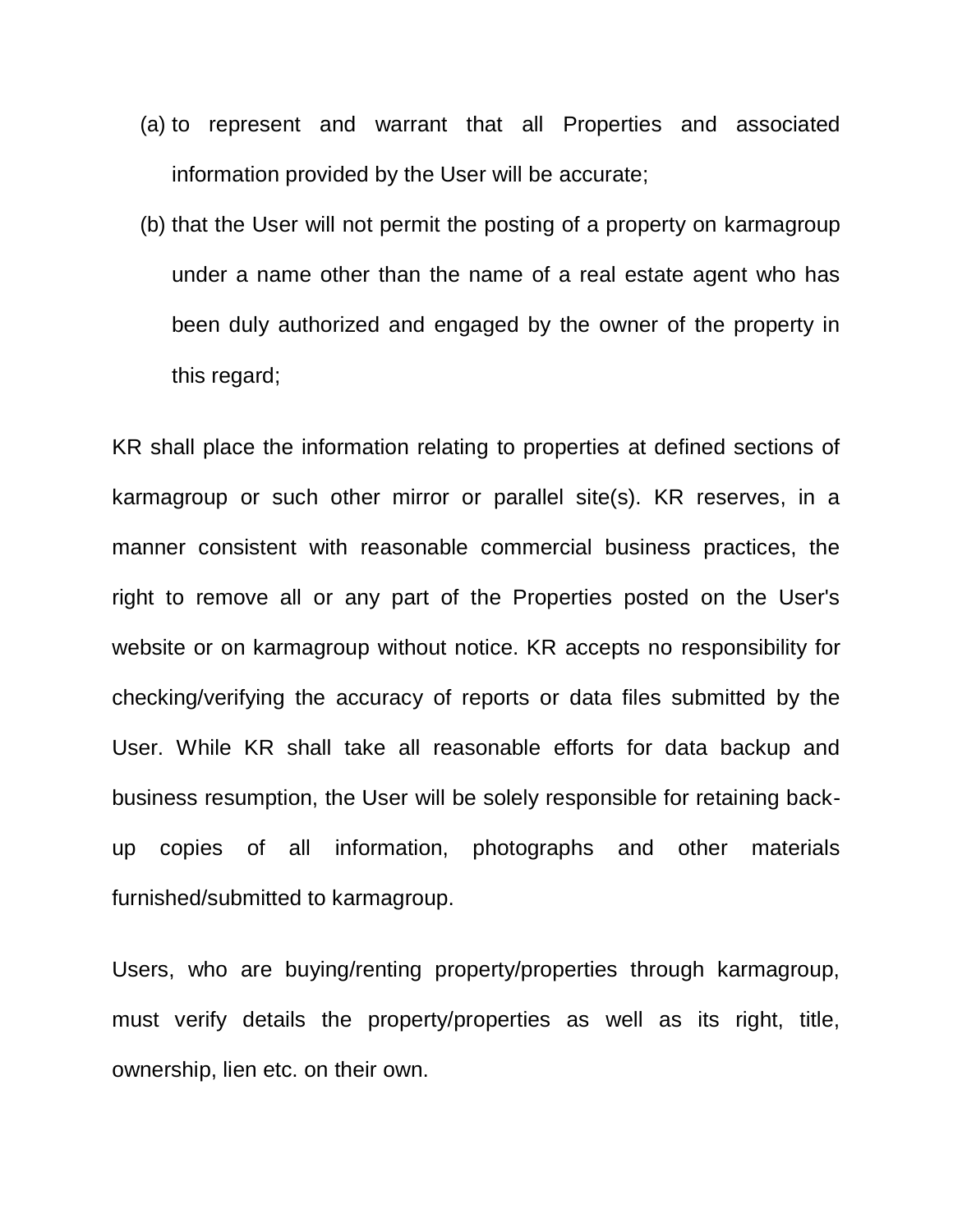# **Payment Terms**

Payments for the Services offered by karmagroup shall be on a 100% advance basis. The payment for Service once subscribed to by the subscriber is not refundable and any amount paid shall stand appropriated. Refund if any will be at the sole discretion of KR. KR offers no guarantees whatsoever for the accuracy or timeliness of the refunds reaching the Users card/bank accounts. User acknowledges and agrees that KR/karmagroup.com, at its sole discretion and without prejudice to other rights and remedies that it may have under the applicable laws, shall be entitled to set off the amount paid or payable by a subscriber/user against any amount(s) payable by User to KR under any other agreement or commercial relationship towards other products/services. KR gives no guarantees of server uptime or applications working properly. All is on a best effort basis and liability is limited to refund of amount only. KR. undertakes no liability for free Services. KR reserves its right to amend / alter or change all or any disclaimers or terms of agreements at any time without any prior notice. All terms / disclaimers whether specifically mentioned or not shall be deemed to be included if any reference is made to them.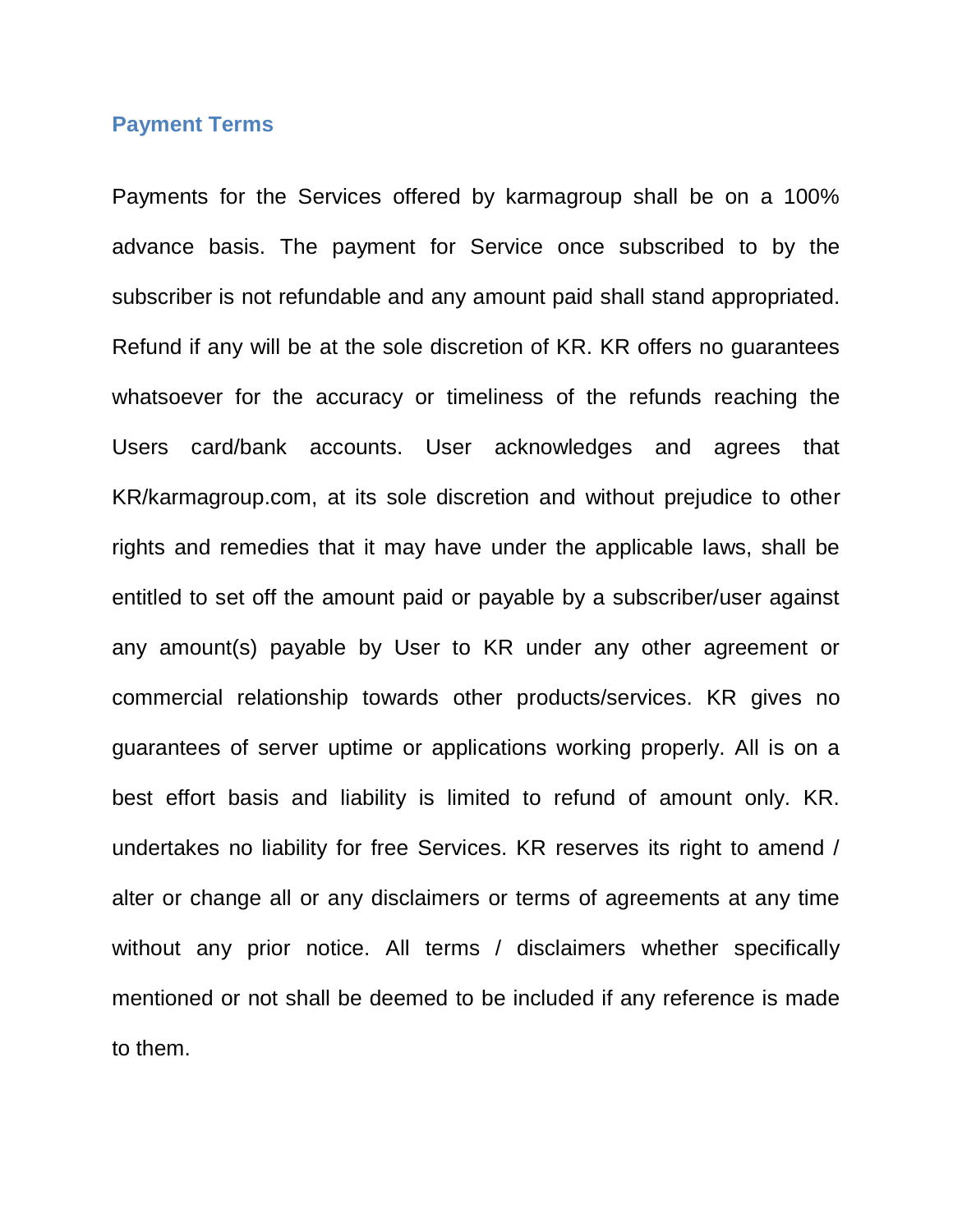KR uses the maximum care as is possible to ensure that all or any data / information in respect of electronic transfer of money does not fall in the wrong hands. For completing online transactions involving payments a user is directed to a Payment Gateway, KR does not store or keep credit card data. Since the transaction happens on a third-party network not controlled by KR, once a credit card transaction has been completed, the payment information is not accessible to anyone at KR after completion of the online transaction at the Payment Gateway, this ensures the maximum security.

KR shall not be liable for any loss or damage sustained by reason of any disclosure (inadvertent or otherwise) of any information concerning the user's account and / or information relating to or regarding online transactions using credit cards / debit cards and / or their verification process and particulars nor for any error, omission or inaccuracy with respect to any information so disclosed and used whether or not in pursuance of a legal process or otherwise.

# **Refund in failed transactions.**

Though KR payment reconciliation team works on a 24 x 7 basis, KR offers no guarantees whatsoever for the accuracy or timeliness of the refunds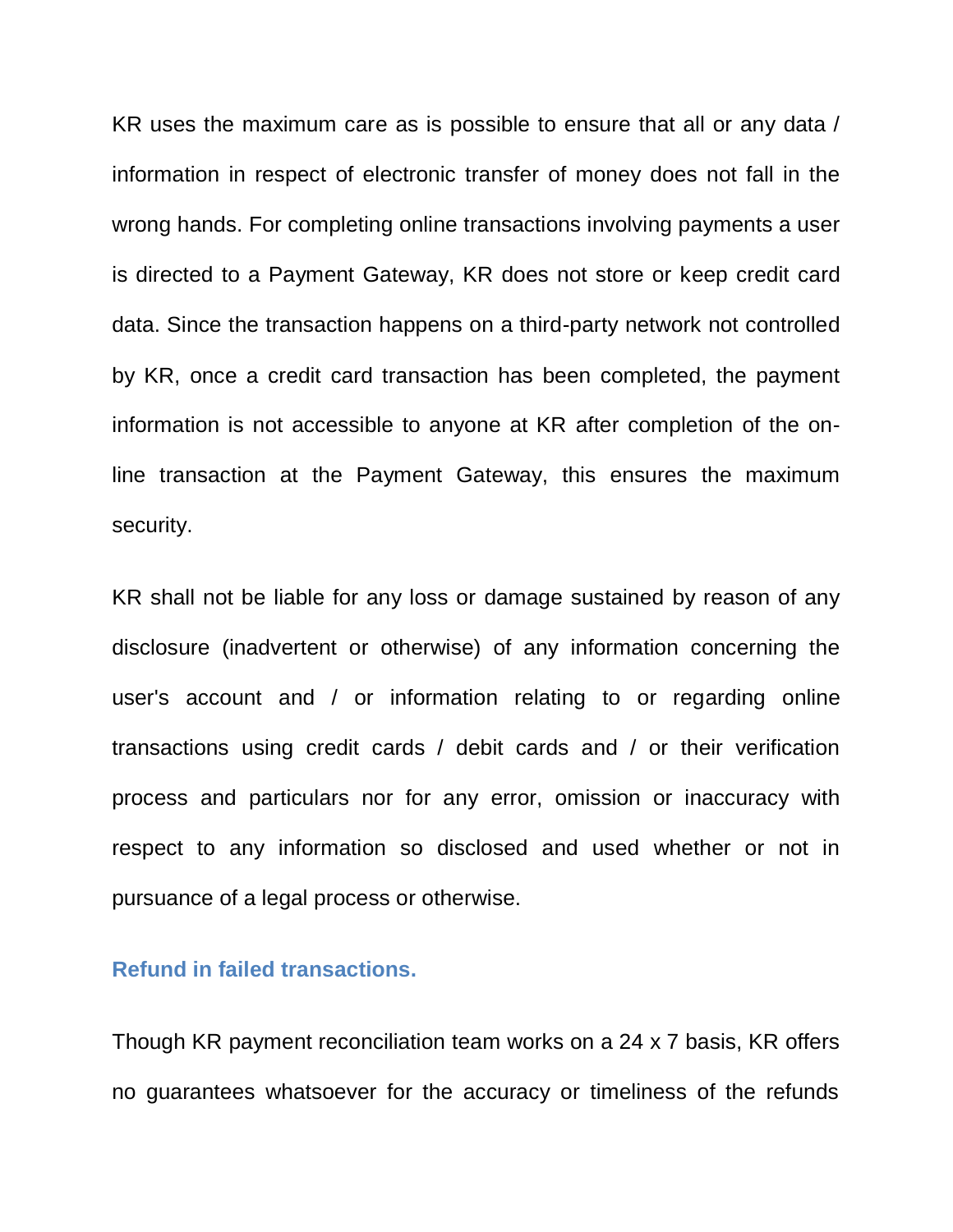reaching the Subscribers card/bank accounts. This is on account of the multiplicity of organizations involved in processing of online transactions, the problems with Internet infrastructure currently available and working days/holidays of financial institutions. Refunds in the event of wrong/objectionable property content being posted on the site would be at the discretion of karmagroup.

If you utilize karmagroup in a manner inconsistent with these terms and conditions, KR may terminate your access, block your future access and/or seek such additional relief as the circumstances of your misuse may be deemed to be fit and proper.

#### **USE OF INFORMATION.**

User agrees to treat all information obtained from the Service, including listings, member directory, and any information otherwise made available to User in the Service ("Content") as proprietary to karmagroup. User agrees that Content reserved for members will be maintained as confidential and shall be protected as a trade secret of karmagroup. karmagroup does not ensure the accuracy of, endorse or recommend any Content and a User uses such Content at the User's own risk. A User may access the listings/advertisements in the Service solely to obtain initial information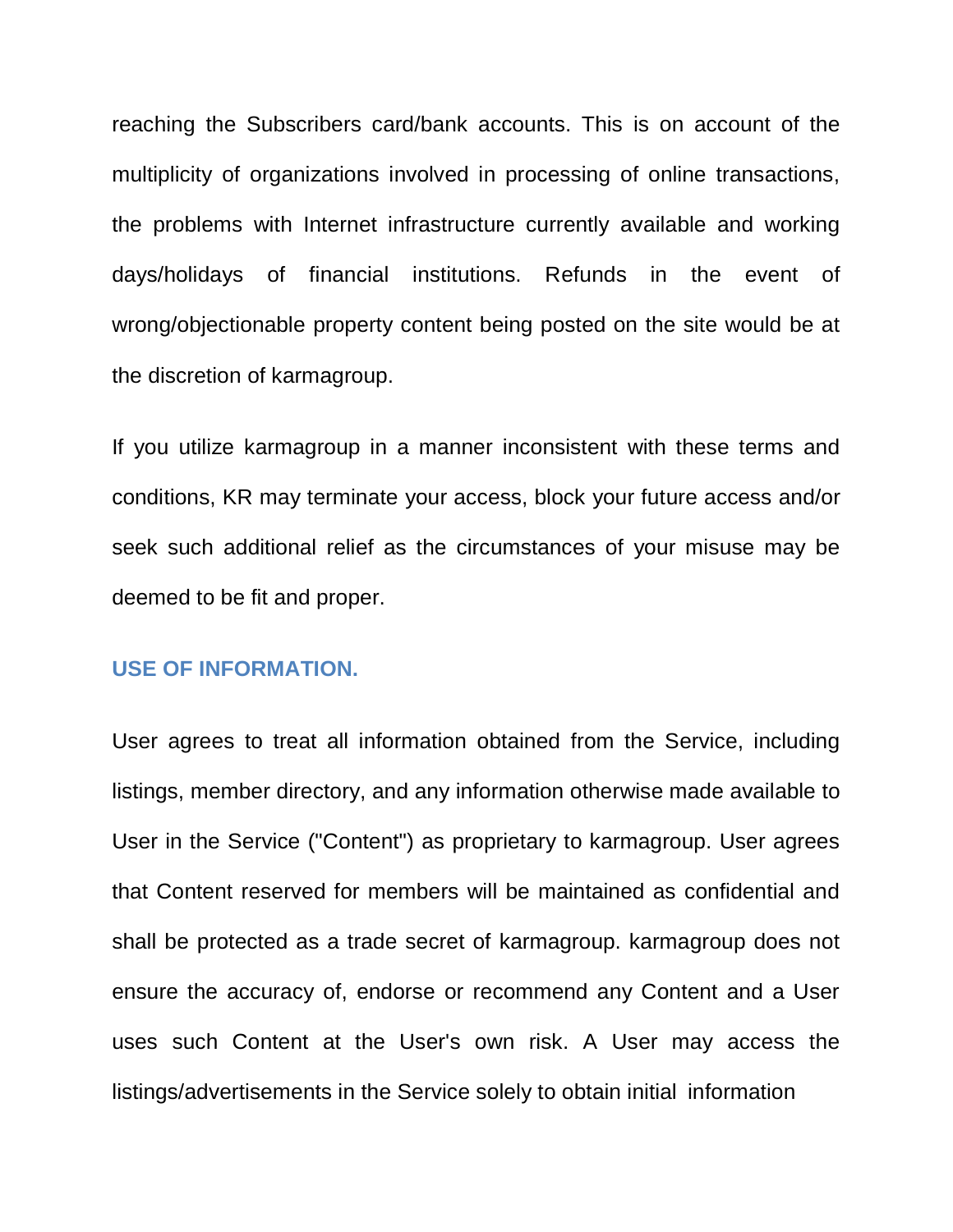from which further evaluation and investigation may commence. User shall limit access to and use of listings to personal and internal use, and shall not use listings obtained from the Service for further distribution, publication, public display, or preparation of derivative works or facilitate any of these activities in any way. User shall not use or reproduce any Content that is obtained from the Service, or that is otherwise made available to User in the Service, for or in connection with any other listing/advertising Service or device. User further shall not use the Service provided by the company in any other manner for or in connection with any other listing Service or device. Users violating these specific terms, specifically those Users searching the Service in an abusive or excessive manner, by automated or manual means, shall be subject to immediate termination of their membership without notice.

### **INTELLECTUAL PROPERTY RIGHTS.**

All logos, brands, trade marks and Service marks ("Marks") appearing in karmagroup are the properties either owned or used under license by KR and / or its associates. All rights accruing from the same, statutory or otherwise, wholly vest with KR / its associates. The access to karmagroup does not confer upon the User any license or right to use in respect of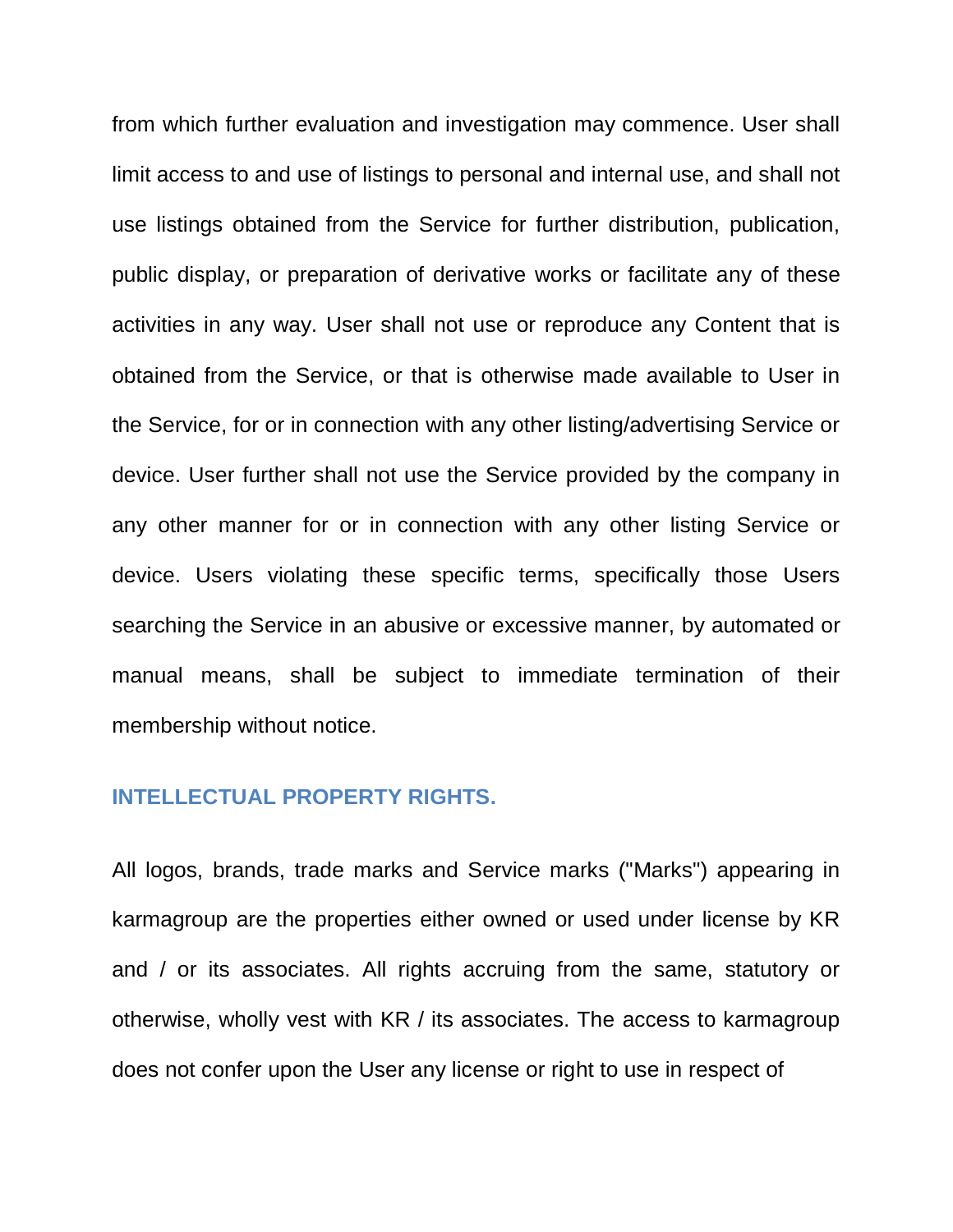these Marks and therefore the use of these Marks in any form or manner, whatsoever is strictly prohibited. Any violation of the above would constitute an offence under the prevailing laws of India.

KR respects the Intellectual Property Rights of all, it has and will continue to adhere to all the laws applicable in India in this respect. KR shall protect and respect the Intellectual Property Rights of the users as well as third parties to the best of its ability. In a case where a User(s) are found to be using karmagroup as a platform to infringe the Intellectual Property Rights of others, KR will be free to terminate this Agreement forthwith without any notice to the user.

By allowing Users to access karmagroup, KR grants the Users a limited, non-exclusive, non-assignable, revocable license (the "License") to access and use the Services, provided that the User is in compliance with the terms and conditions of the Agreement.

#### **RESTRICTIONS/ PROHIBITIONS.**

You hereby expressly agree not to: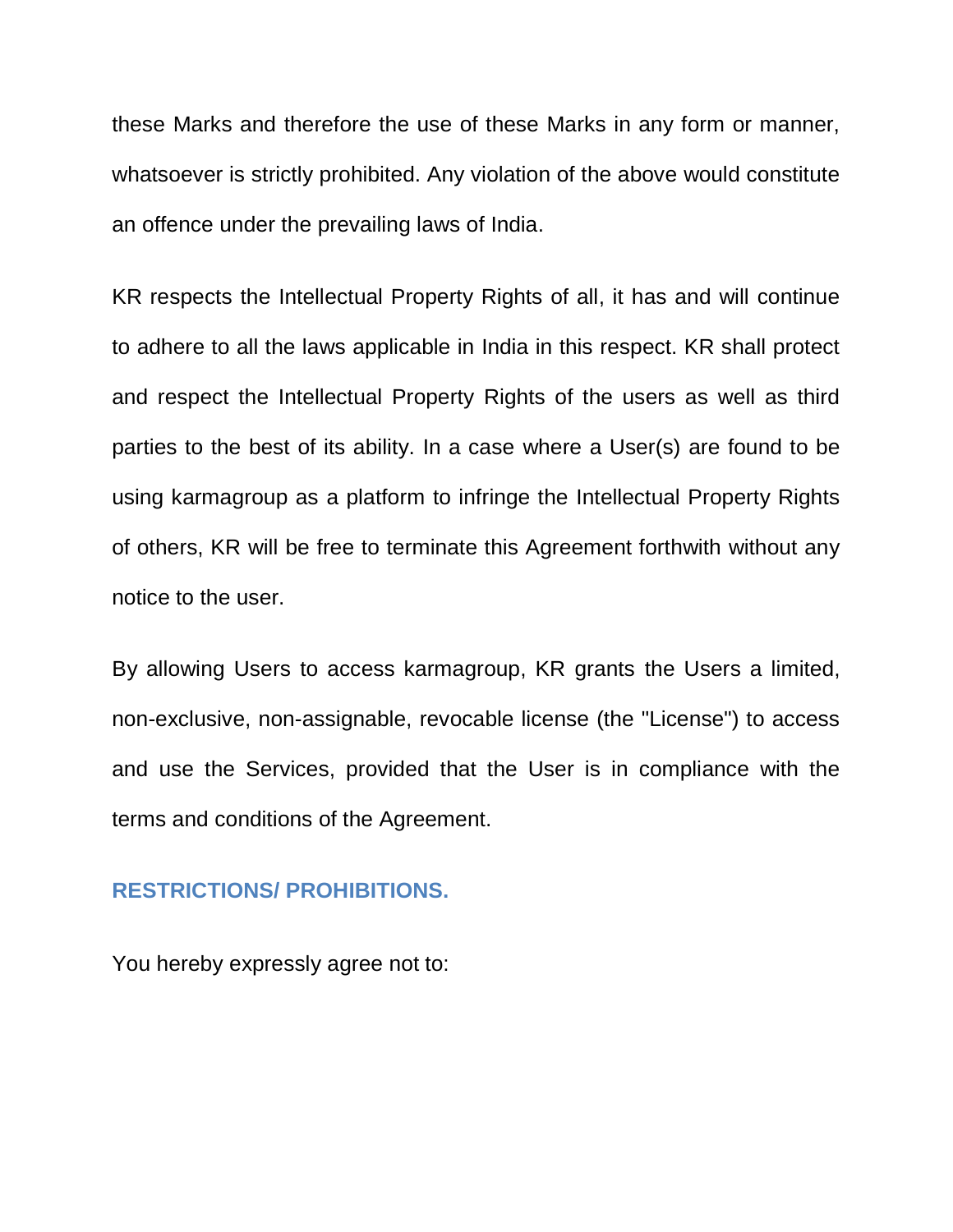- 1) Utilise the Services offered by karmagroup in any manner so as to impair the interests and functioning of KR/karmagroup and which is noncompliant with laws and regulations including RERA.
- 2) Access data not intended for you or log into server or account that you are not authorized to access;
- 3) Attempt to probe, scan or test the vulnerability of a system or network;
- 4) Attempt or breach security or authentication measures without proper authorization;
- 5) Attempt to interfere with, access to any other user including but not limited to by submitting a virus of any kind or Trojan horse to karmagroup, overloading, Flooding, mail bombing or crashing;
- 6) Copy, distribute, download, display, perform, reproduce, modify, edit, alter, enhance, broadcast or tamper with in any way or otherwise use any material contained in karmagroup except as permitted;
- 7) Copy and distribute this information on any other server, or modify or reuse information, text, graphics, sound, etc. on karmagroup to any other system. No reproduction of any part of karmagroup may be sold or distributed for commercial gain nor shall it be modified or incorporated in any other work, publication or karmagroup, whether in hard copy or electronic format, including postings to any other karmagroup; or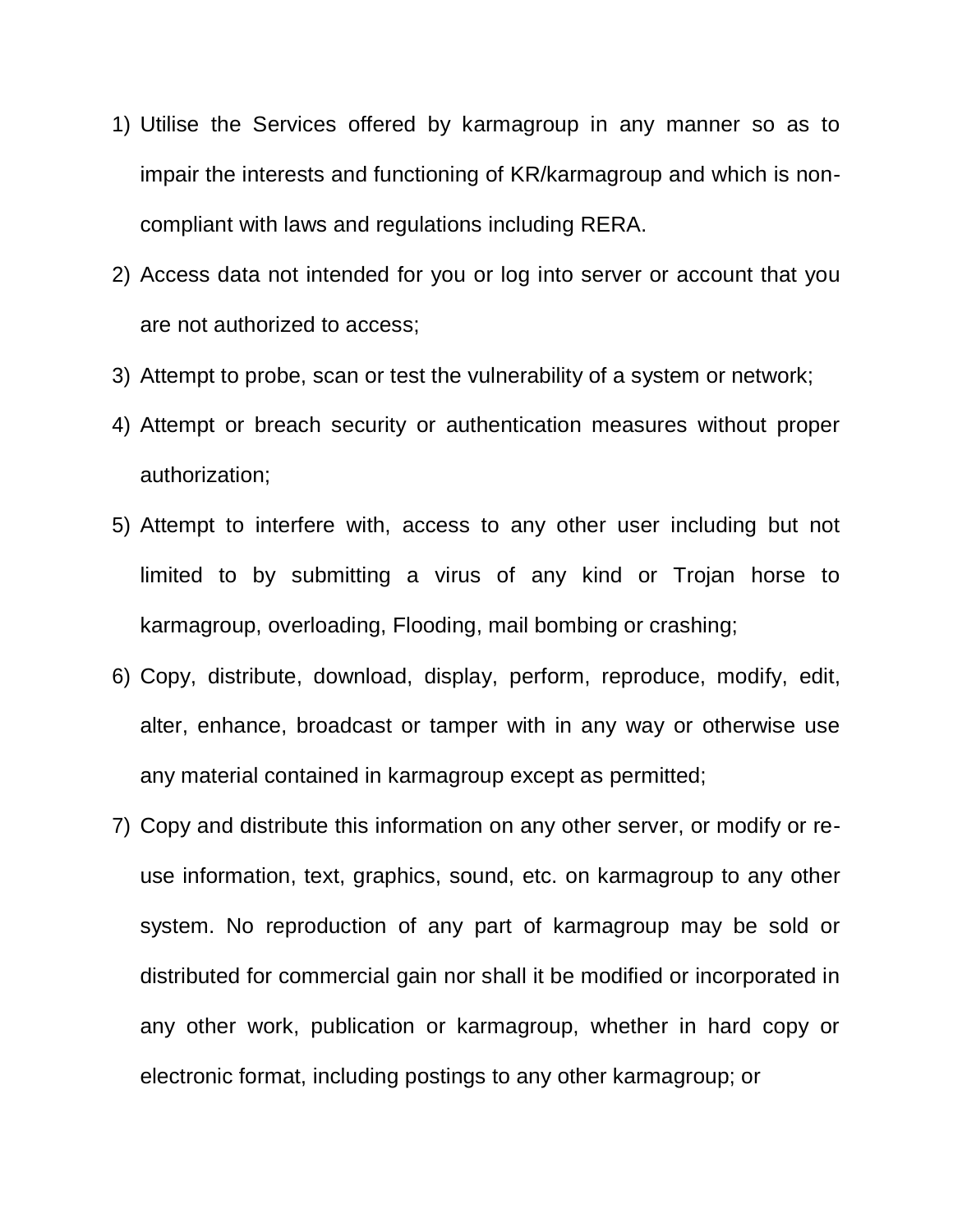- 8) Remove any copyright, trade mark or other intellectual property notices contained in the original material from any material copied or printed off from karmagroup or link to karmagroup, without our express written consent.
- 9) The user shall not utilise the Services offered by karmagroup in any manner so as to impair the interests and functioning of KR/karmagroup. The user undertakes not to duplicate, download publish, modify and distribute material on karmagroup.co.in unless specifically authorised by KR in this regard. The user undertakes not to establish any deep link or other connection to any specific page of karmagroup other than the Home Page without obtaining prior consent of KR. KR strictly forbids copying, duplicating web pages or content using any automated process such as spiders, crawlers etc. or through any manual process for a purpose which has not been authorised in writing.
- 10) users undertake that the Services offered by karmagroup shall not be utilised to upload, post, email, transmit or otherwise make available either directly or indirectly, unsolicited bulk e-mail or unsolicited commercial e-mail. KR is not obligated to but reserves the right to filter and monitor and block the emails sent by you/user using the servers to maintained by KR to relay emails. All attempts shall be made by KR and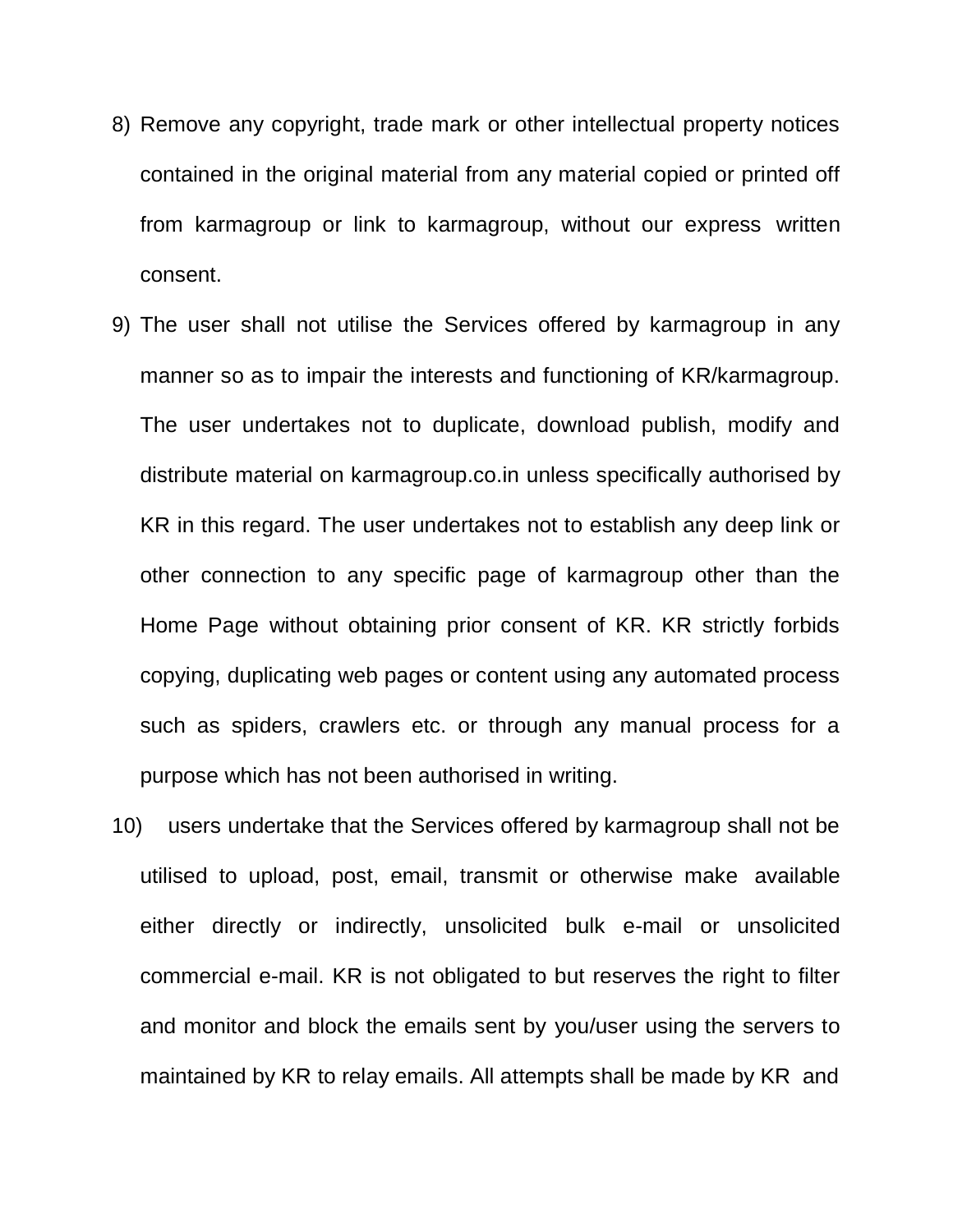the user to abide by International Best Practices in containing and eliminating Spam.

- 11) The User / subscriber / visitor to karmagroup or affiliated site(s) is prohibited from uploading, posting, transmitting, updating or sharing any information that:
	- a) belongs to another person and to which the user does not have any right;
	- b) is grossly harmful, harassing, blasphemous, defamatory, obscene, pornographic, paedophilic, libellous, invasive of another's privacy, hateful, or racially, ethnically objectionable, disparaging, relating or encouraging money laundering or gambling, or otherwise unlawful in any manner whatever;
	- c) harm minors in any way;
	- d) infringes any patent, trademark, copyright or other proprietary rights;
	- e) violates any law for the time being in force;
	- f) deceives or misleads the addressee about the origin of such messages or communicates any information which is grossly offensive or menacing in nature;
	- g) impersonate another person;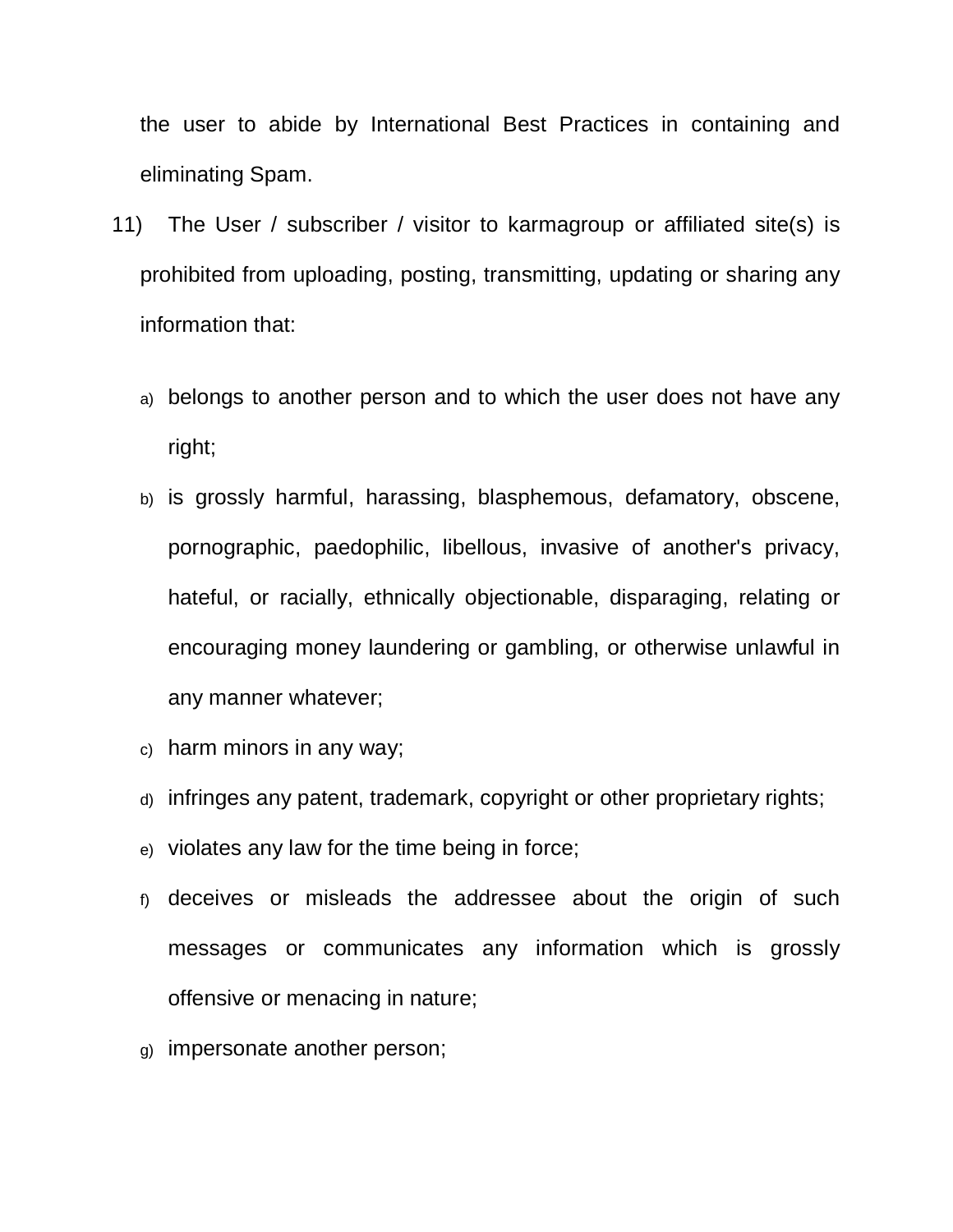- h) contains software viruses or any other computer code, files or programs designed to interrupt, destroy or limit the functionality of any computer resource;
- i) Threatens the unity, integrity, defense, security or sovereignty of India, friendly relations with foreign states, or public order or causes incitement to the commission of any cognizable offence or prevents investigation of any offence or is insulting any other nation.

Violations of system or network security may result in civil or criminal liability.

# **LINKS TO THIRD PARTY WEB SITES.**

karmagroup may provide links to other third-party World Wide Web sites or resources. KR makes no representations whatsoever about any other Web site you may access through karmagroup.

# **DISCLAIMER AND WARRANTIES**

karmagroup is an intermediary as defined under sub-clause (w) of Section 2 of the Information Technology Act, 2000.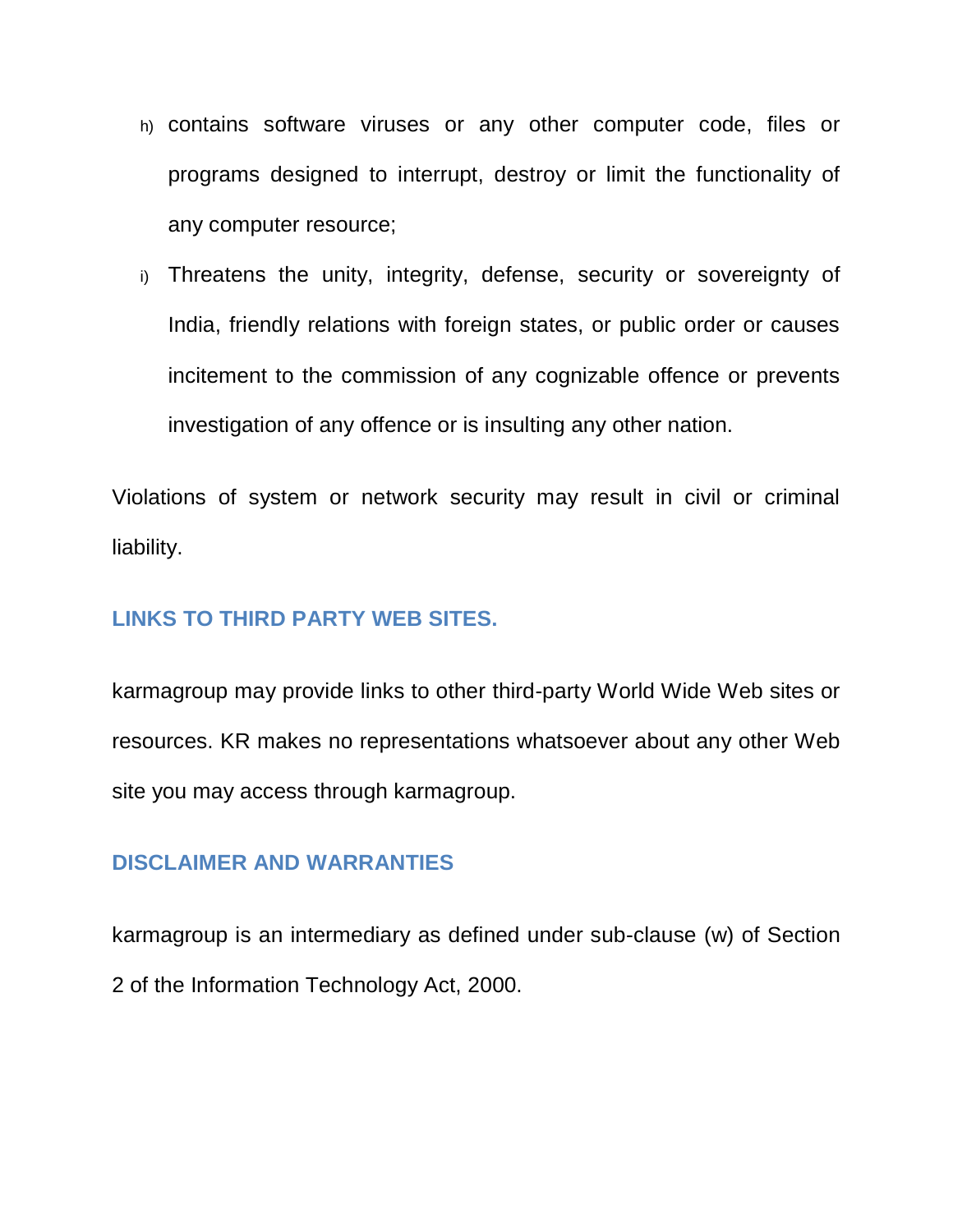The content of karmagroup is provided "as is" and on an "as available" basis, without warranties or representations of any kind, either express or implied.

KR and any third party providing materials, services or content to this website, disclaims all warranties, express or implied, statutory or otherwise including, but not limited to, implied warranties of merchantability, fitness for a particular purpose, non-infringement of third party rights, completeness or accuracy of the information, update or correctness of the information, freedom from computer viruses, other violation of rights regarding services, products, material and contents of karmagroup.

Views expressed by the Users are their own, KR does not endorse the same and shall not be responsible for them. No claim as to the accuracy and correctness of the information on the site is made although every attempt is made to ensure that the content is not misleading/ offensive/ inappropriate. In case any inaccuracy is or otherwise improper content is sighted on the website, please report it to report abuse.

It is solely your responsibility to evaluate the accuracy, completeness and usefulness of all opinions, advice, Services, real estate and other related information listed on the website. KR does not warrant that the access to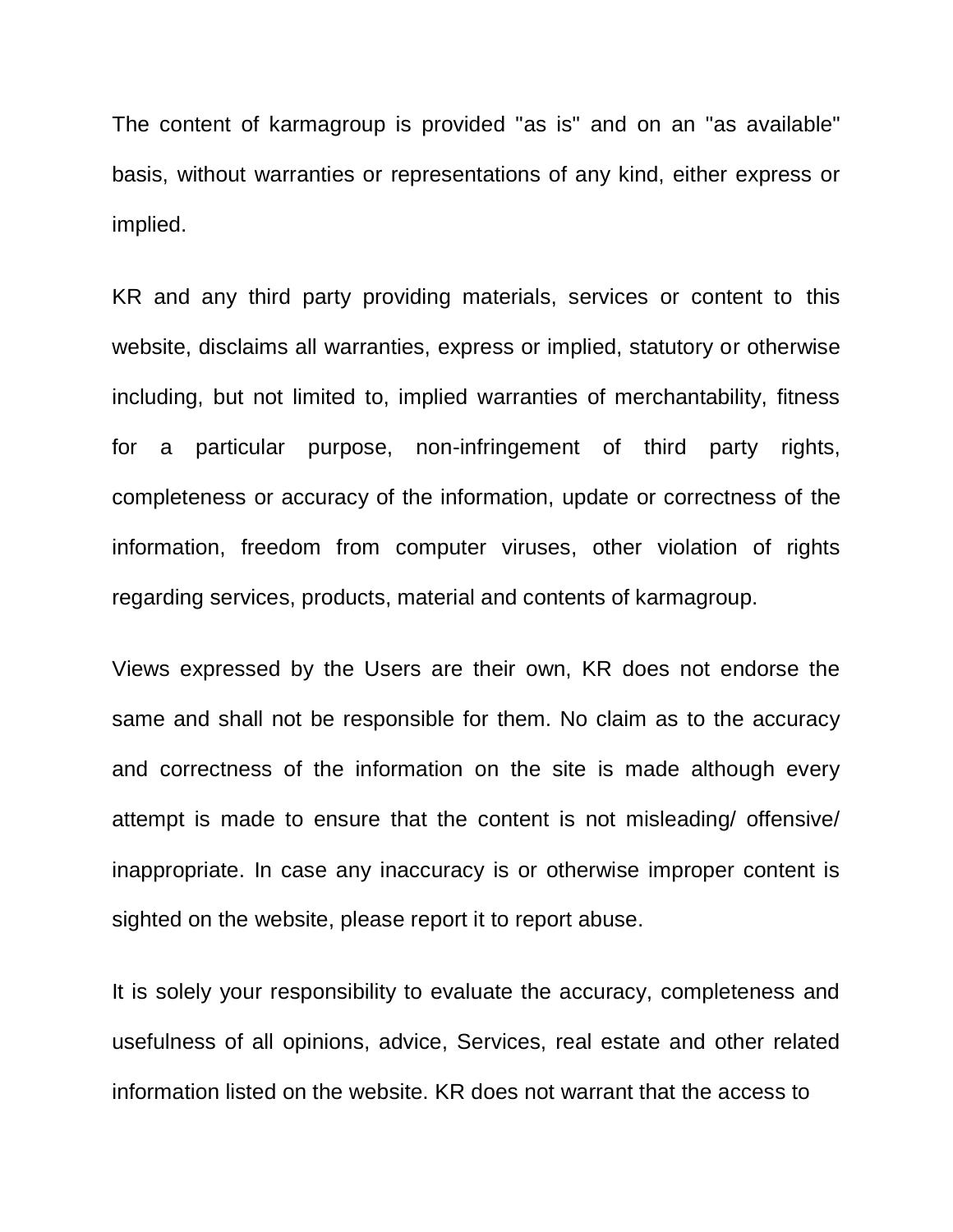website will be uninterrupted or error-free or that defects in website will be corrected.

KR offers no guarantee no warrantees that there would be satisfactory response or any response at all, once the listing/banner is put on display. Any payments made to KR/karmagroup are solely for the purposes of display of the property advertised.

Users are strongly advised to independently verify the authenticity of any Pre-Launch offers received by them. KR does not endorse investment in any projects which have not received official sanction and have not been launched by the Builder/Promoter, users dealing in such projects shall be doing so entirely at their risk and responsibility.

No information contained herein shall constitute an invitation or an offer to invest in KR or any of its Affiliates. Further, nothing contained in karmagroup should be construed as a recommendation to use any product, process, equipment or formulation, in conflict with any patent, or otherwise and KR makes no representation or warranty, express or implied that, the use thereof will not infringe any patent, or otherwise.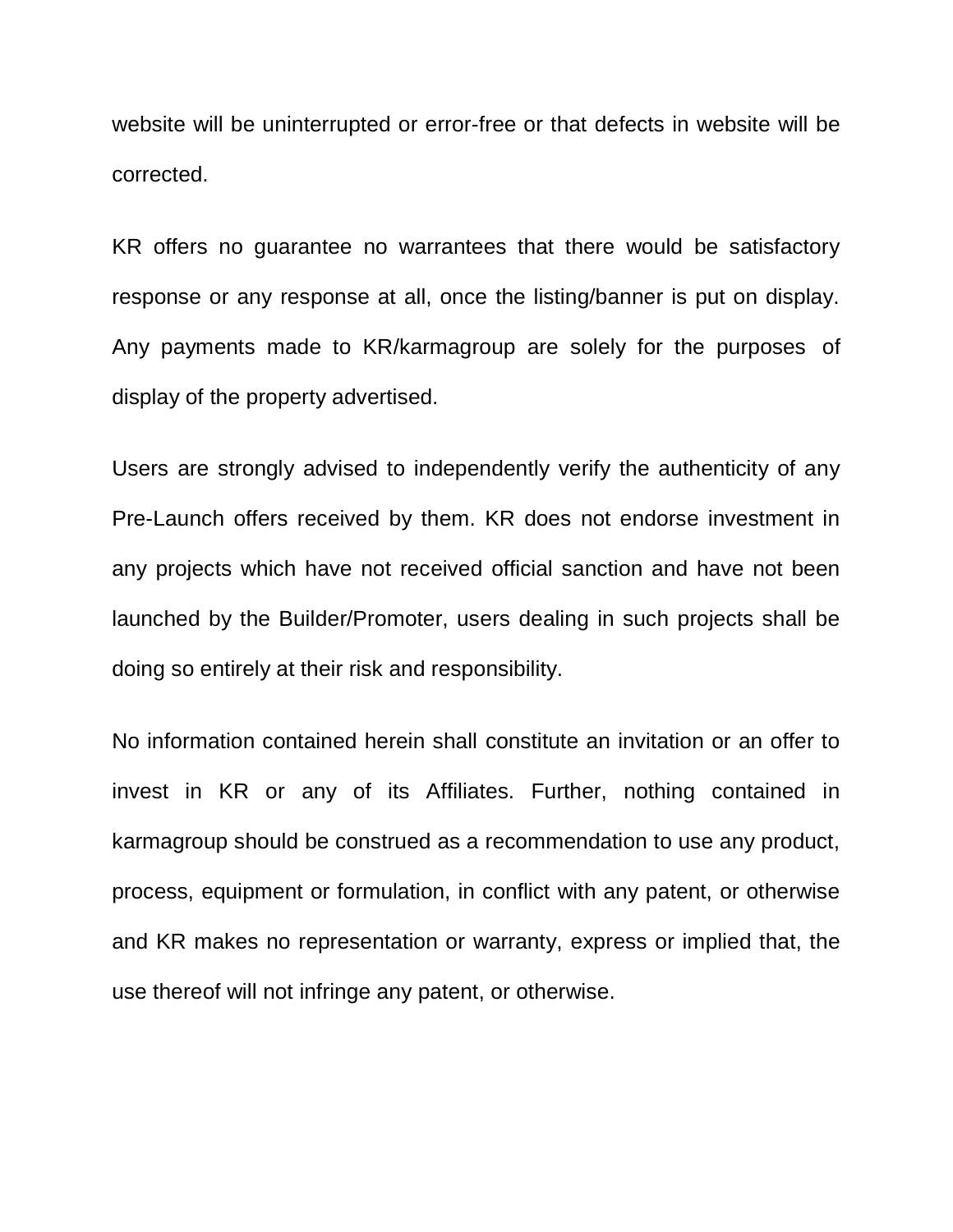karmagroup is controlled and operated from Surat, Gujarat, India and KR makes no representation that the materials are appropriate or will be available for use in other parts of the World. If you use karmagroup from outside India, you are entirely responsible for compliance with all applicable local laws as well as international conventions and treaties.

KR offers products, Services, content and various other functionalities through karmagroup and its affiliate sites to specific regions worldwide. The Services offered in one region may differ from those in other regions due to availability, local or regional laws or legal impediments and other considerations/factors. KR does not make any warranty or representation that a User in one region may also obtain the Services as provided in another region. Information on karmagroup may contain references to products, programs or Services that are not announced or available in your country. Such references do not in any manner imply that KR intends to announce, launch or provide such products, programs or Services in your country.

### **LIMITATION OF LIABILITY.**

KR will not be liable for any damages of any kind arising out of or relating to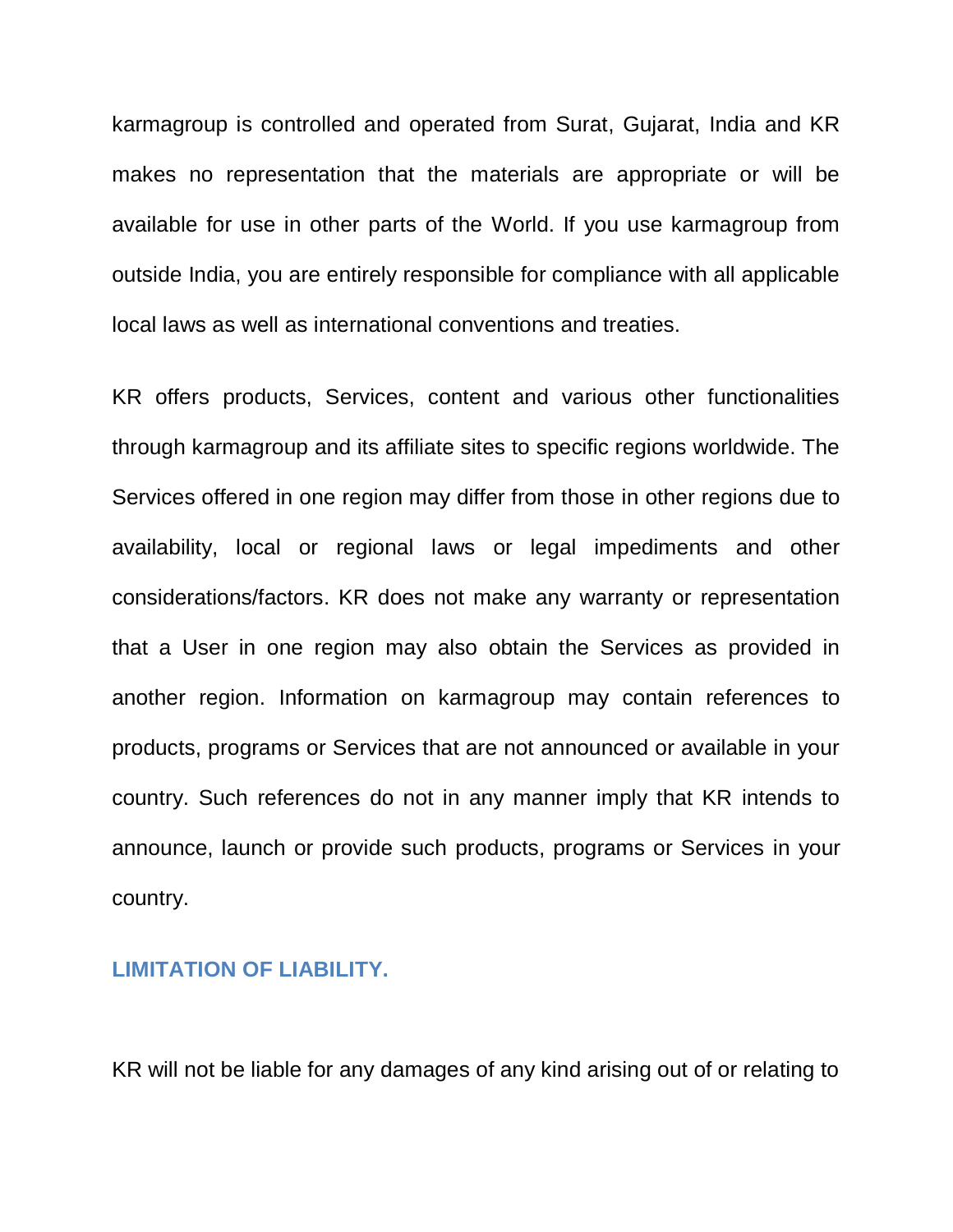the use or the inability to use karmagroup, its content or links, including but not limited to damages caused by or related to errors, omissions, interruptions, defects, delay in operation or transmission, computer virus, line failure and all other direct, indirect, special, incidental, punitive, loss of profit, exemplary or consequential damages whether based on warranty, contract, tort or any other legal theory including Force Majeure, and whether or not, such organizations or entities were intimated or advised of the possibility of such damages.

KR assumes no responsibility for any error, omission, interruption, deletion, defect, delay in operation or transmission, communication line failure, theft or destruction or unauthorised access to or alteration of User's data/information. KR shall not be responsible for any problem or technical malfunction on-line-systems, servers or providers, computer equipment, software, failure of e-mail or players on account of technical problem or traffic congestion on the Internet or at any website or combination thereof, including injury or damage to any User and/or Members or to any other person's computer related to or resulting from participating or downloading materials/information from the website.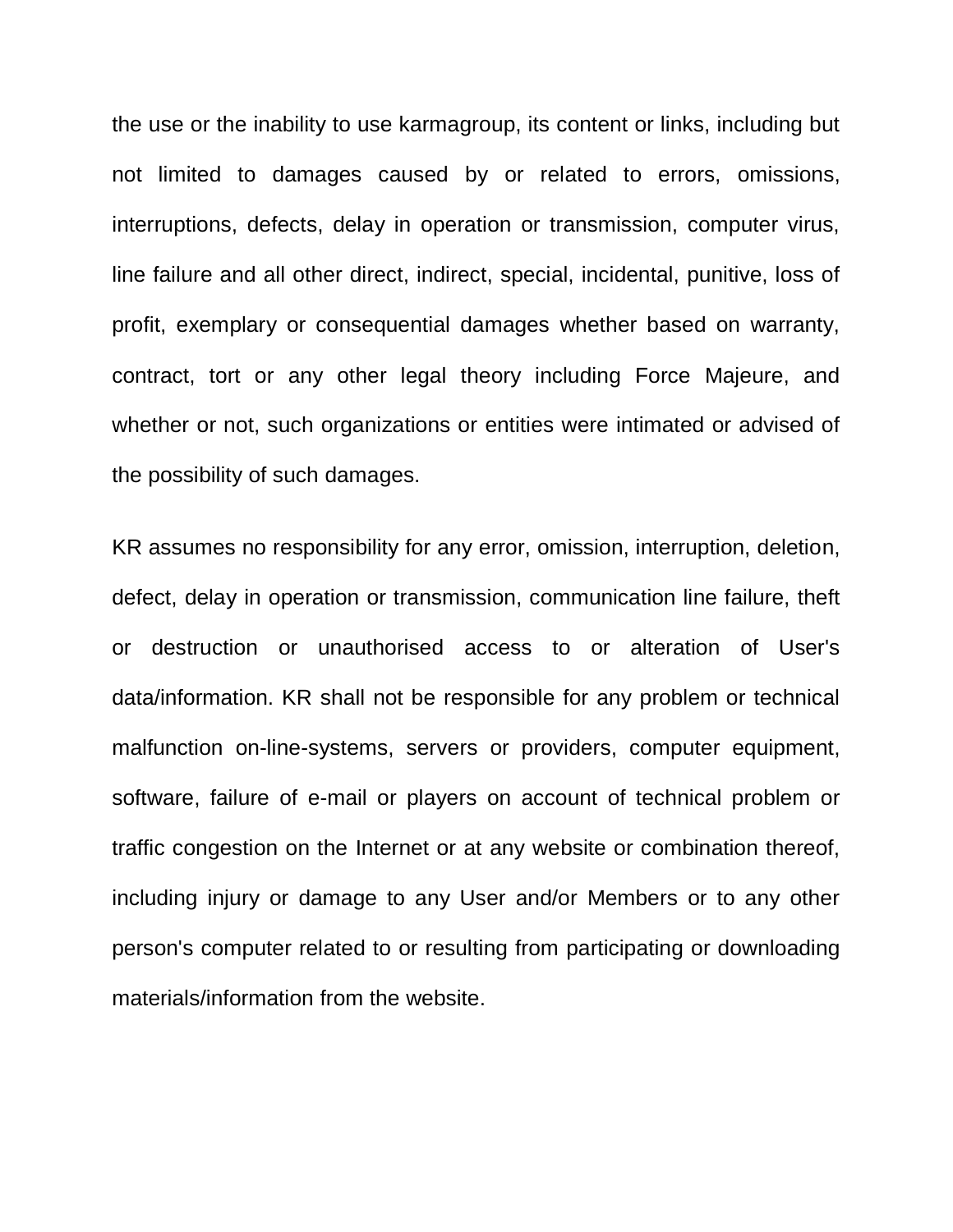Unless otherwise specified and notwithstanding anything contained in any other agreement or arrangement, by whatever name called, the performance obligation of KR (service provider) is to provide access of its on-line portal to the customer for the duration of the subscription period & reference to any usage, by whatever name called or any other performance obligation, if any, is to provide the upper limit for consumption, which by itself, does not create any additional performance obligation upon KR.

#### **TERMINATION**

KR may, without notice in its sole discretion, and at any time, terminate or restrict your use or access to karmagroup (or any part thereof) for any reason, including, without limitation, that KR based on its judgement and perception believes you have violated or acted inconsistently with the letter or spirit of these terms and conditions or any applicable law.

#### **INDEMNIFICATION**

Submissions and unauthorized use of any information(s)/materials contained on karmagroup may violate copyright laws, trademark laws, the laws of privacy and publicity, certain communications statutes and regulations thereto and other applicable laws, statutes and its rules and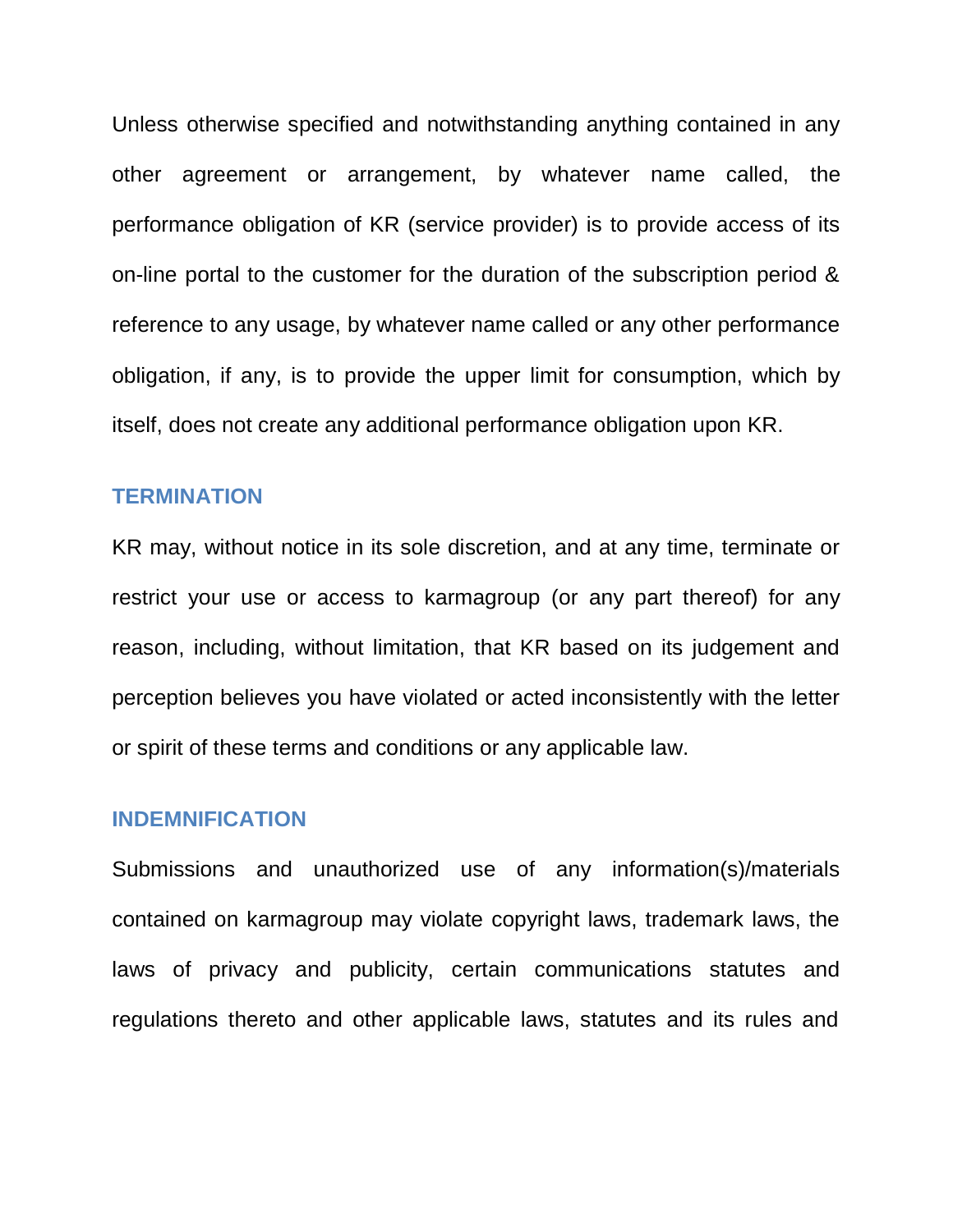regulations. You alone are responsible for your actions or the actions of any person using your user name and/or password.

You agree to defend, indemnify, and hold harmless, KR and/ or its associates, subsidiaries, their officers, directors, employees, affiliates, licensees, business partners and agents, from and against any claims, actions or demands, including without limitation reasonable legal and accounting fees, alleging or resulting from your use of karmagroup material or your breach of these terms and conditions or any applicable law.

KR will not be party to any legal proceedings between parties contracted through these Services. In case KR is sought to implicated in any legal proceedings, costs will be recovered from the party that names KR as a party to such proceedings. KR shall abide with any court order served on it through due process.

### **PRIVACY POLICY**

The user of karmagroup is subject to **karmagroup Privacy Policy as displayed on the website.**

#### **ARBITRATION**

If any dispute arises between a user/users and KR arising out of use of the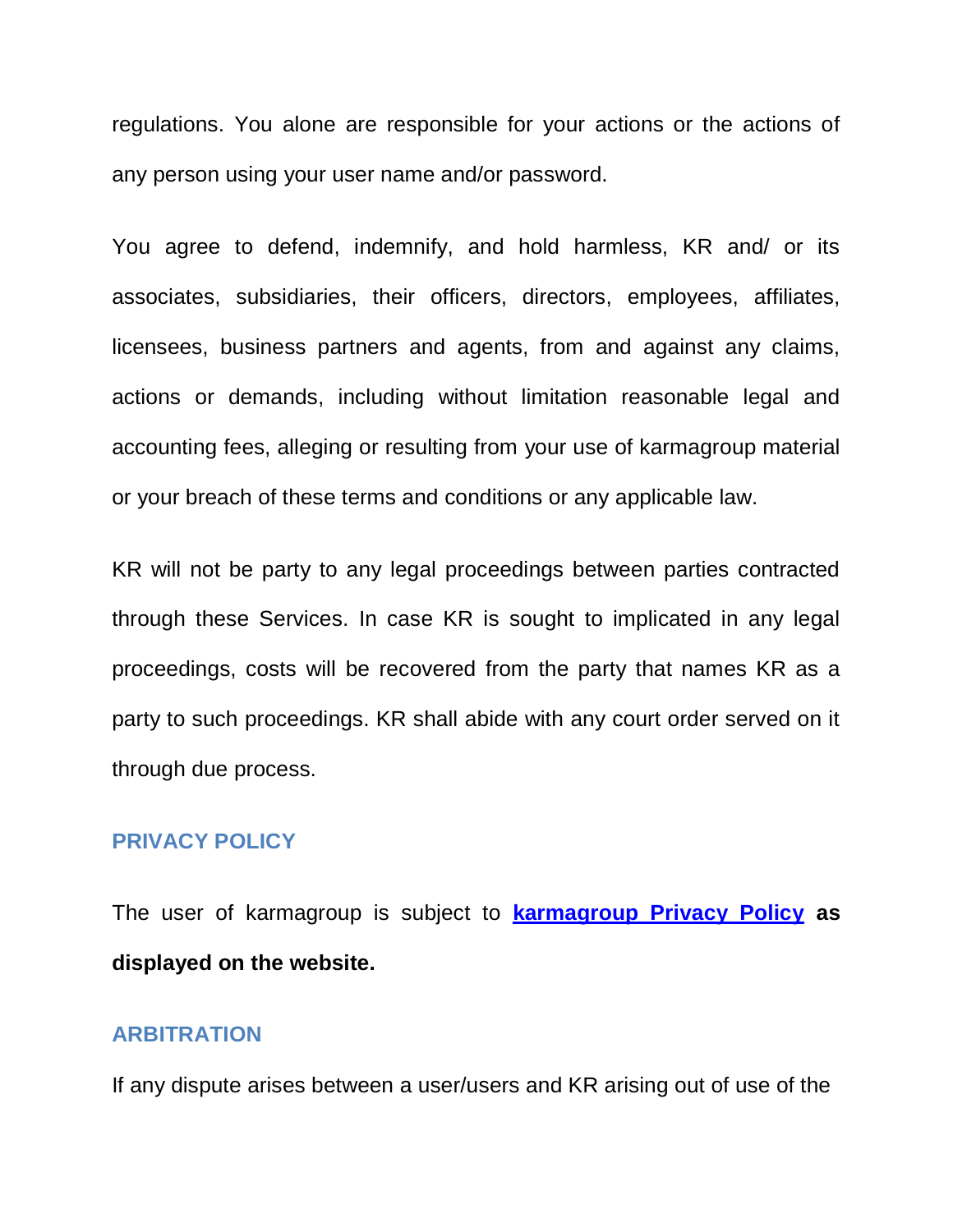website or thereafter, in connection with the validity, interpretation, implementation or alleged breach of any provision of these terms and conditions, the dispute shall be referred to a sole Arbitrator who shall be an independent and neutral third party identified by KR. Decision of the Arbitrator shall be final and binding on both the parties to the dispute. The place of arbitration shall be Surat, Gujarat. The Arbitration & Conciliation Act, 1996, shall govern the arbitration proceedings.

#### **SEVERABILITY OF PROVISIONS.**

THIS AGREEMENT between you and KR governs your use of karmagroup. If any provision of these karmagroup terms and conditions or part thereof is inconsistent with or is held to be invalid/void by or under any law, rule, order or regulation of any Government or by the final adjudication of any court, such inconsistency or invalidity shall not affect the enforceability of any other provision of the terms and conditions.

#### **WAIVER**

The failure of KR to exercise or enforce any right or provision of the terms and conditions of use shall not constitute a waiver of its right to enforce such right or provision subsequently.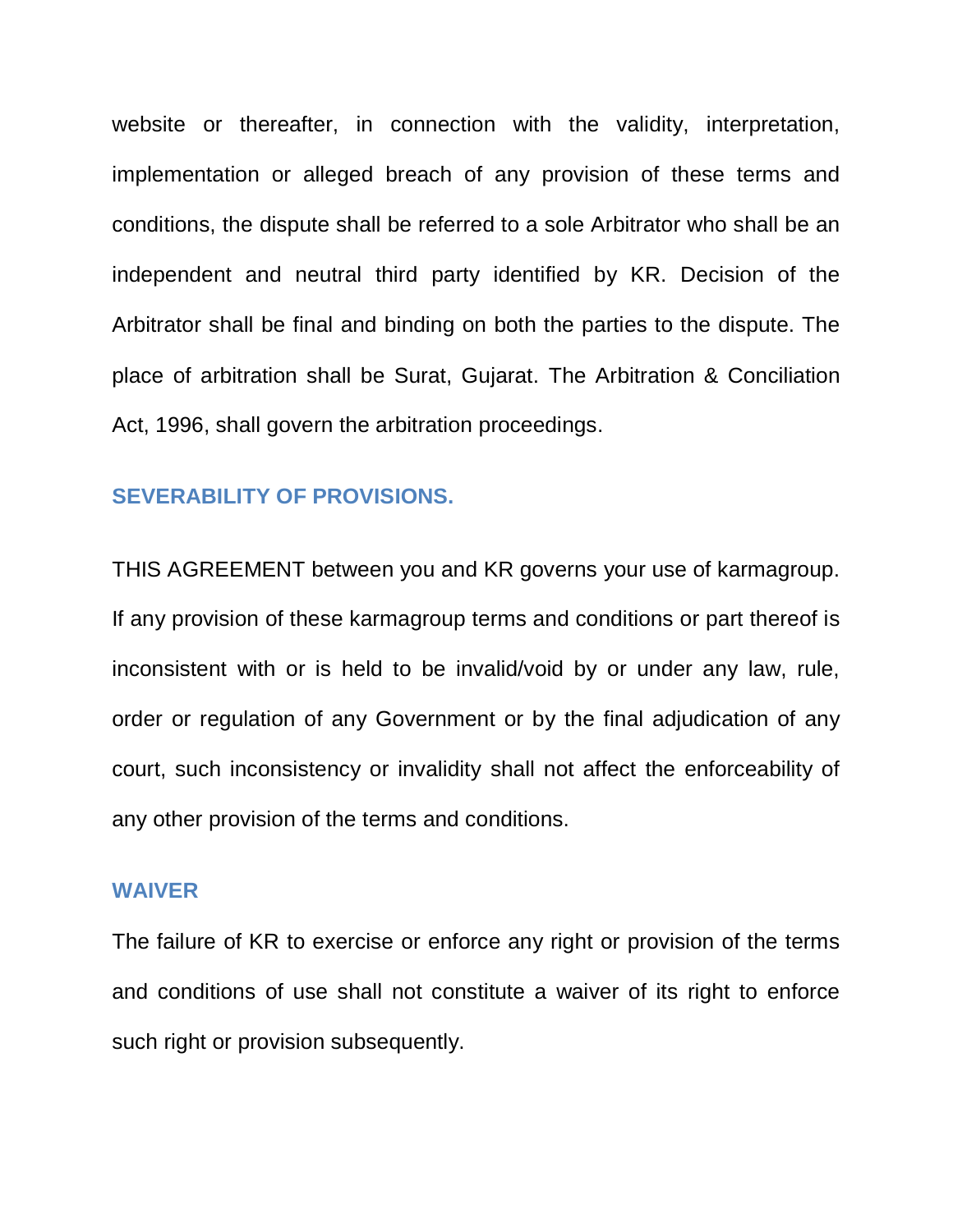#### **GOVERNING LAW.**

By accessing karmagroup you agree that the laws prevailing in Surat, Gujarat, India shall be the governing laws in all matters relating to karmagroup as well as these terms and conditions.

#### **JURISDICTION**

Courts at Surat, Gujarat, India alone shall have the exclusive jurisdiction in all matters relating to karmagroup and these terms and conditions, irrespective of the territory and jurisdiction of your access to karmagroup.

KR does not routinely monitor your postings to the web site but reserves the right to do so. However, if KR becomes aware of an inappropriate use of karmagroup or any of its Services, KR will respond in any way that, in its sole discretion, KR deems appropriate. You acknowledge that KR will have the right to report to law enforcement authorities any actions that may be considered illegal, as well as any information it receives of such illegal conduct. When requested, KR will co-operate fully with law enforcement agencies in any investigation of alleged illegal activity on the Internet.

KR reserves all other rights.